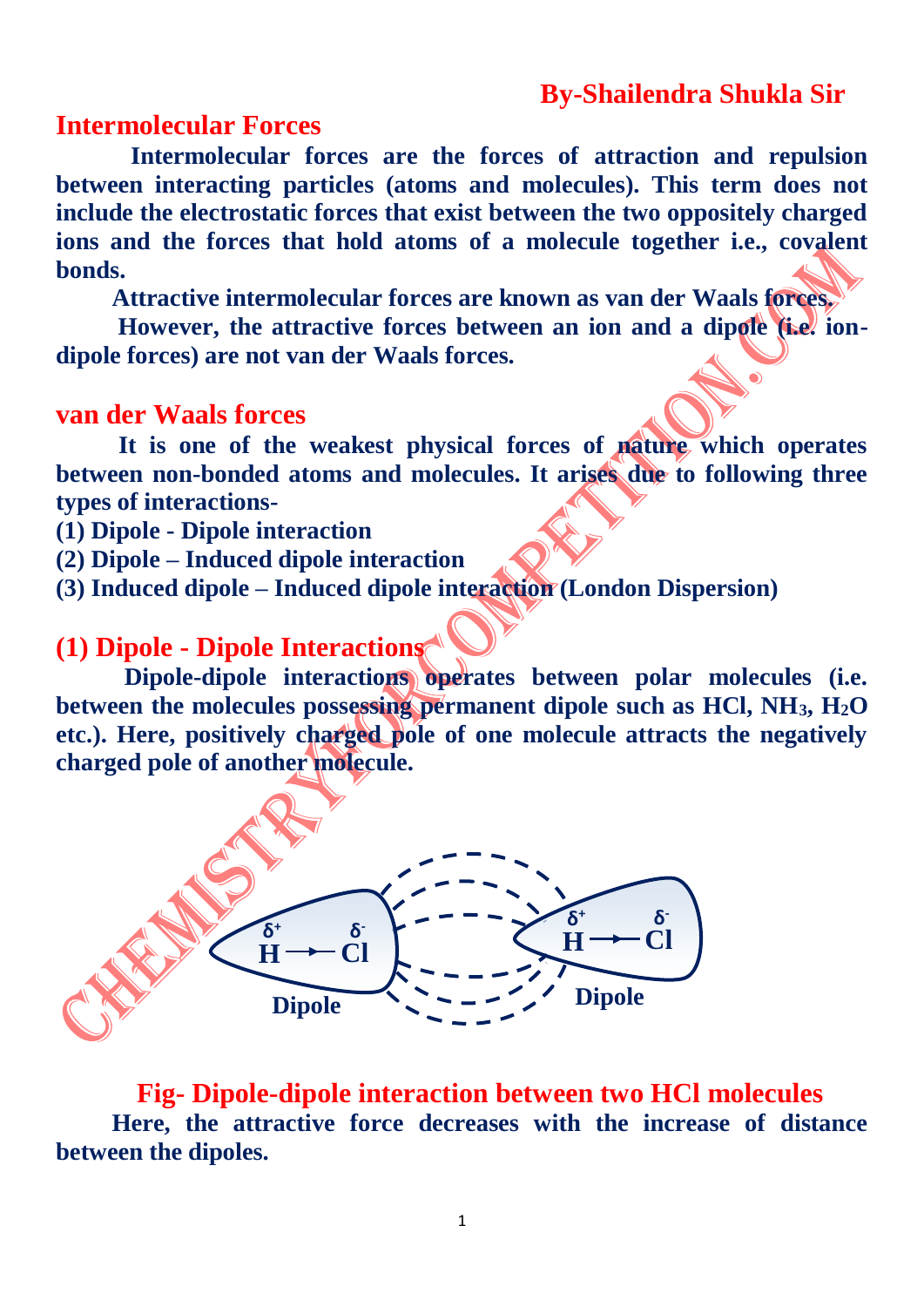**Dipole-dipole interaction energy between stationary polar molecules**  (as in solids) is proportional to  $1/r^3$  and that between rotating polar molecules is proportional to  $1/r$ <sup>6</sup>, where *r* is the distance between polar **molecules.** 

- **This interaction is stronger than the London forces but is weaker than ion-ion interaction as it involves only partial charges.**
- **Besides dipole-dipole interaction, polar molecules can also interact by**  London forces. Thus, due to cumulative effect this type of **intermolecular forces is strongest amongst three.**
- **Hydrogen bonding is a special case of dipole-dipole interaction between highly polar molecules.**

#### **2. Dipole – Induced Dipole Interactions**

 **This type of attractive forces operate between the polar molecules having permanent dipole and the non-polar molecules lacking permanent dipole.** 

**For example, between HCl and O<sup>2</sup> molecules.**

**δ**

**<sup>+</sup> δ - H Cl**

 **Here, permanent dipole of the polar molecule induces dipole in nonpolar molecule by deforming its electron cloud and therefore attraction starts operating between them.** 

 **Fig.- Dipole - Induced dipole interaction**

**Dipole Induced dipole** 

**δ**

**<sup>+</sup> δ**

 $\mathbf{O}_2$ 

**-**

 **Figure**, the interaction energy is proportional to  $1/r<sup>6</sup>$ , where *r* is the **distance between two molecules.**

 **Induced dipole moment depends upon the dipole moment present in the permanent dipole and the polarizability of the non-polar molecule.**

 **Here, in fact, a cumulative effect of dispersion forces (London dispersion) and dipole-induced dipole interactions operates.**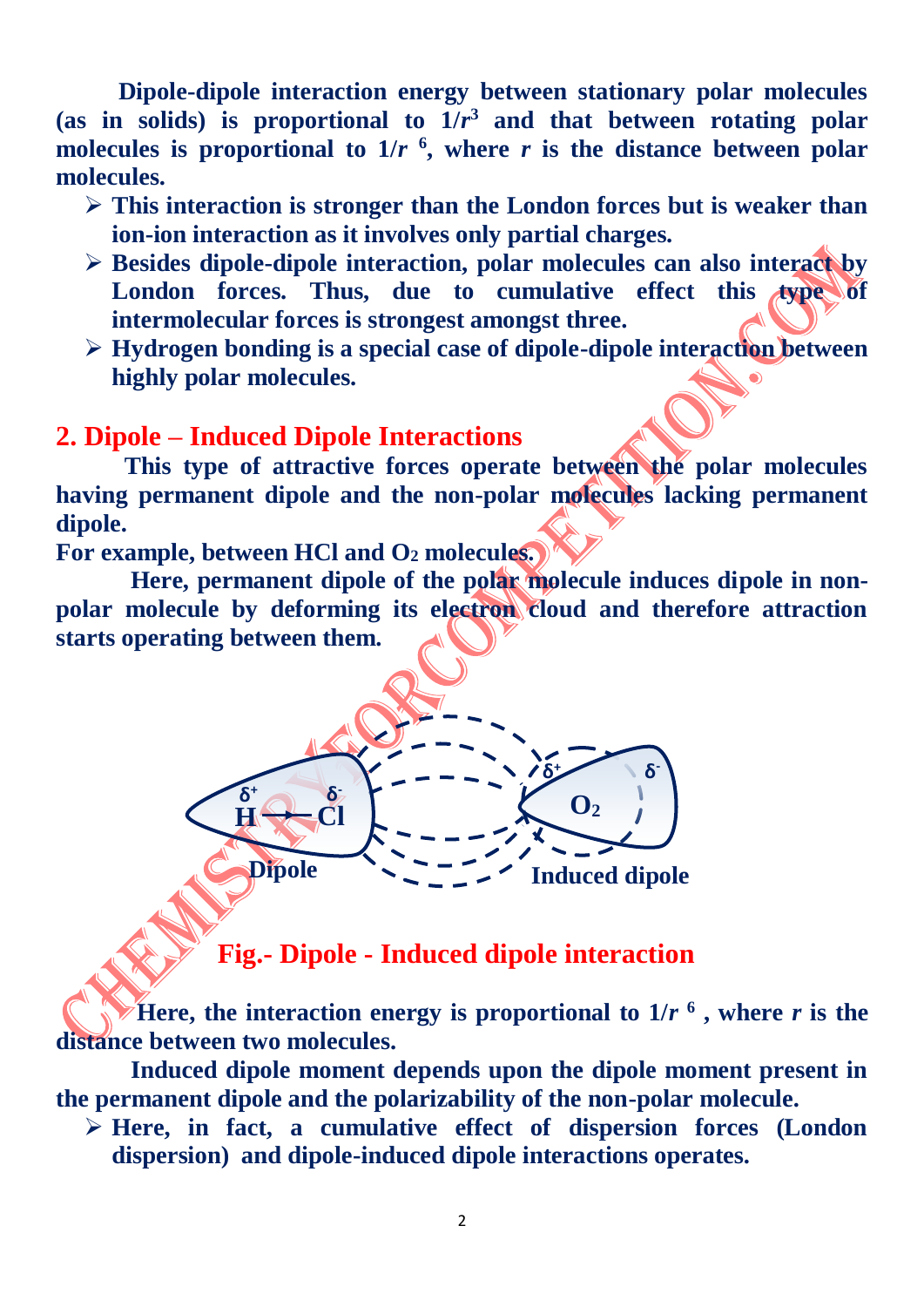## **(3) Induced Dipole–Induced Dipole Interactions (London Dispersion Forces or London Forces)**

 **It operates between non-bonded atoms (e.g. between atoms of Inert gases) and non-polar molecules (e.g. O2, N2, CH<sup>4</sup> etc.), where the electron clouds are symmetrically distributed and therefore they have no dipole moment. However, in these atoms and molecules a dipole may develop momentarily due to disturbance of their electron clouds either by heating or jerk.** 

 **Suppose two atoms He are in the close vicinity of each other. Let, the electronic charge distribution of one atom becomes unsymmetrical**  momentarily *i.e.*, the charge cloud becomes more on one side than the other. **This results in the development of instantaneous dipole in the atom for a very short time. This instantaneous or transient dipole distorts the electron density of the other He atom and therefore, a dipole also gets induced in this atom. The temporary dipoles of these atoms start attracting each other.**

 **Similarly, temporary dipoles get induced in non-polar molecules and they attract each other.** 

 **This force of attraction between two temporary dipoles was first proposed by Fritz London, and therefore it is termed as London force or London dispersion.**



 **Fig.- Dispersion forces or London forces between He atoms**

 **These forces are always attractive and interaction energy is inversely proportional to the sixth power of the distance between two interacting particles (i.e.,**  $1/r$  **<sup>6</sup> where** *r* **is the distance between two particles). These forces are important only at short distances (~500 pm) and their magnitude depends on the polarizability of the particle.**

 **In addition to attractive forces, molecules also exert repulsive forces on one another. When two molecules are brought into close contact with each other, then a repulsion starts operating between their electron clouds**